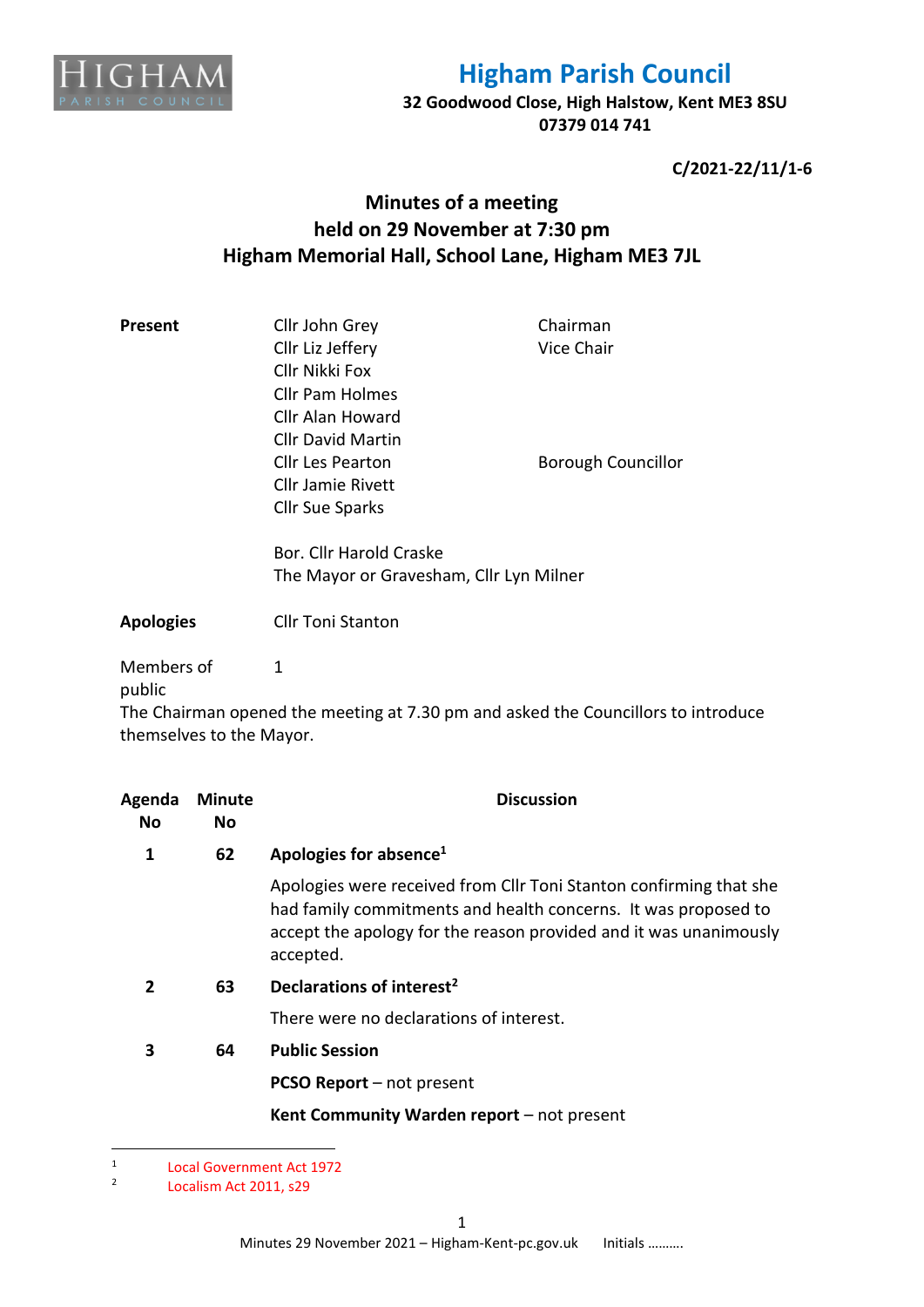

## **32 Goodwood Close, High Halstow, Kent ME3 8SU 07379 014 741**

**Peter Leakey – Speed watch report** – not present but a report had been received by the Clerk. Cllr Sue Sparks requested that the Speedwatch report should be placed on the public website and in turn the relevant Facebook pages.

## **Parishioners matters** – None.

## **4 65 Clerk's report (to bring Members up to date with current issues)**

Clerk referred to her report as an Appendix.

There was some discussion on the Extraordinary Auditor's Report. Bor. Cllr Craske spoke at length on the Auditor's Report and felt that the wording of the report was badly placed. After further discussion it was felt that the Clerk should request clarification from the Auditor.

Having considered the Report, Cllr Sparks then outlined that the Parish could organise separate Planning Committee/Highways Committee meetings and this will be discussed at a further date.

## **5 66 To approve the Minutes of the Parish Council meeting dated 18 October 2021**

Cllr Pearton pointed out a couple of errors in the Minutes and the Clerk confirmed she would update to enable the Chairman to sign an updated copy.

## **6 67 Parish Councillor matters**

**Cllr Jeffery** – RS Skips GBC confirmed by email the approved routes that the company can use. These should be circulated to all Councillors. This issue is ongoing. Cllr Howard checked on the salt bins.

**Cllr Pearton** - has reported the overgrowth along the Chalk Road pavement to Highways several times. Highways referred him back to Railways but it is definitely Highways.

## **Borough Councillor matters**

Cllr Hardold Craske confirmed he has a meeting with the Chief Executive every month, which was the first relating to discussing ward issues regarding Higham issues and will be followed up with future meetings.

Bor. Cllr Harold Craske spoke of the Local Government Boundary Report. It has been over 20 years since the Local Boroughs and Local Councils have been assessed by the Boundary Commission. The Commission decided it was time to review the arrangements for the whole of the borough of Gravesham looking first at the number of Councillors for the area and then the number of Wards themselves.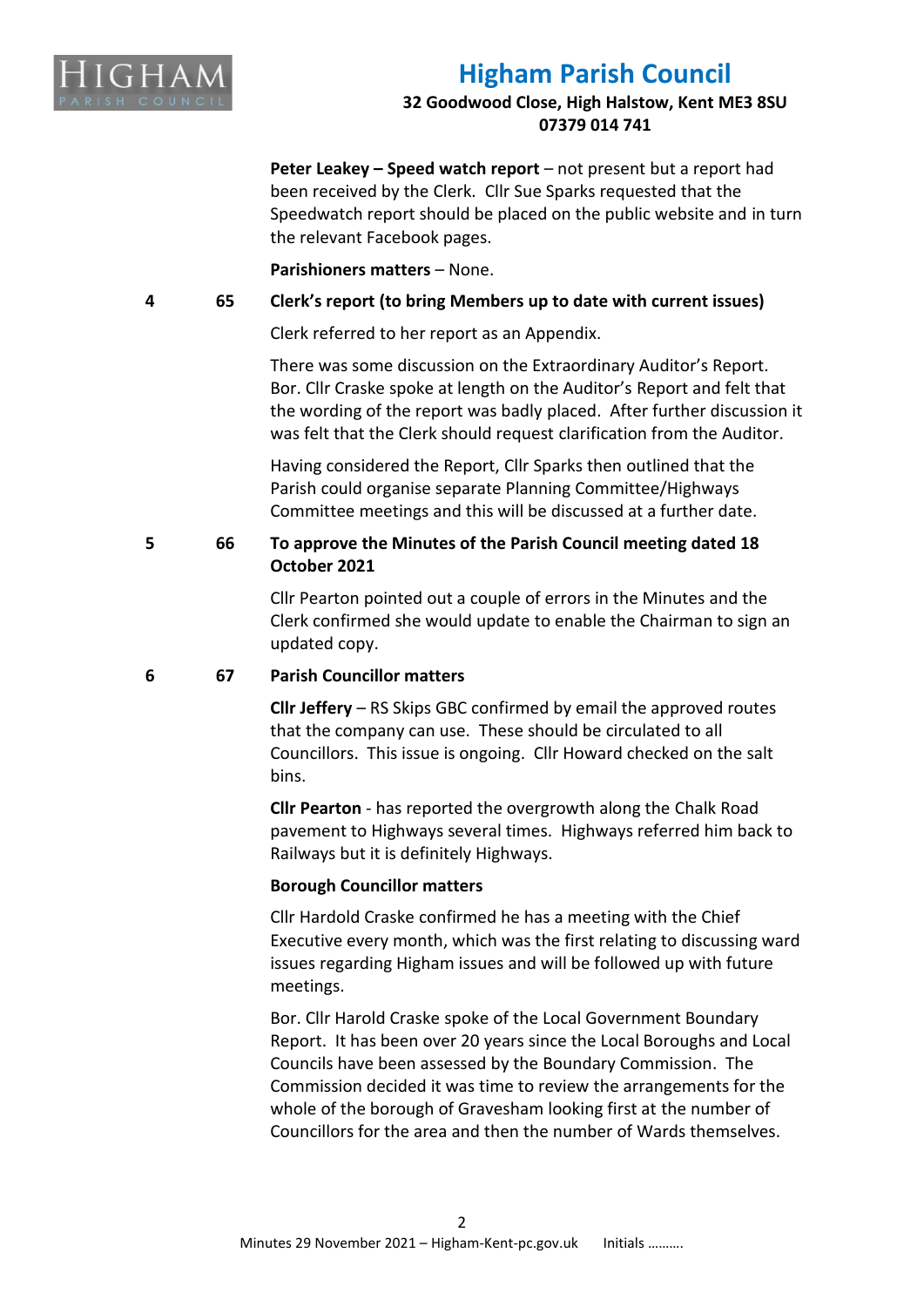

## **32 Goodwood Close, High Halstow, Kent ME3 8SU 07379 014 741**

This resulted in reduction of 44 to 39. This would mean a more equitable distribution of electors relating to each Council. The number of Councillors for each ward will have to change to accommodate the loss of 5 members. The Boundary Commission have decided that the parishes of Higham and Shorne should be amalgamated and will be one new ward, although it was put to them that Shorne should remain as is with 1 Borough Councillor and Higham remain as is with 2 Borough Councillors.

Bor. Cllr Craske suggested to Members of the Parish that should they feel it necessary to make representation then they should do so before 10 January which is the deadline.

Bor. Cllr Pearton spoke to confirm that both he and Bor. Cllr Craske had a long discussion with the Chief Executive of Gravesham BC about the Heavy Goods Vehicles driving through Higham and the condition of the roads. Etc. Although the Chief Exec confirmed that these were matters for KCC Cllr Pearton pointed out to him that these issues were in his Borough and felt that something needed to be done about it. He then confirmed that he would seek a meeting with KCC to discuss this further.

Cllr Pearton also spoke about the weight limit on the bridge. CE confirmed that this would be checked.

Cllr Pearton also mentioned the planning applications that had been accepted on farmland. These had been accepted and not taken into account that the HGVs would be driving through the village.

There had been further complaints from neighbours of the Three Crutches pub whereby customers from the pub had been climbing on the play equipment and looking into neighbouring gardens which was unacceptable. There is now a time limit on the use of the play equipment. Up until 9.00pm in the summer months and 6.00pm in the winter months.

Cllr Pearton also confirmed that he had attended Housing Allocation Training.

He had also sent a letter to Southern Water about the collapsing of drains in School Lane and Forge Lane. They have not responded as yet.

Bor Cllr. Pearton was also arranging with Alan Holloway MP another meeting with South Eastern Railways to discuss how this will benefit Higham Station. They had spoken to Thameslink in a previous meeting. A waiting room had been proposed but the platform is too small for this. Negotiations are still ongoing. The handrails for the elderly have been added as well as the bike shelter.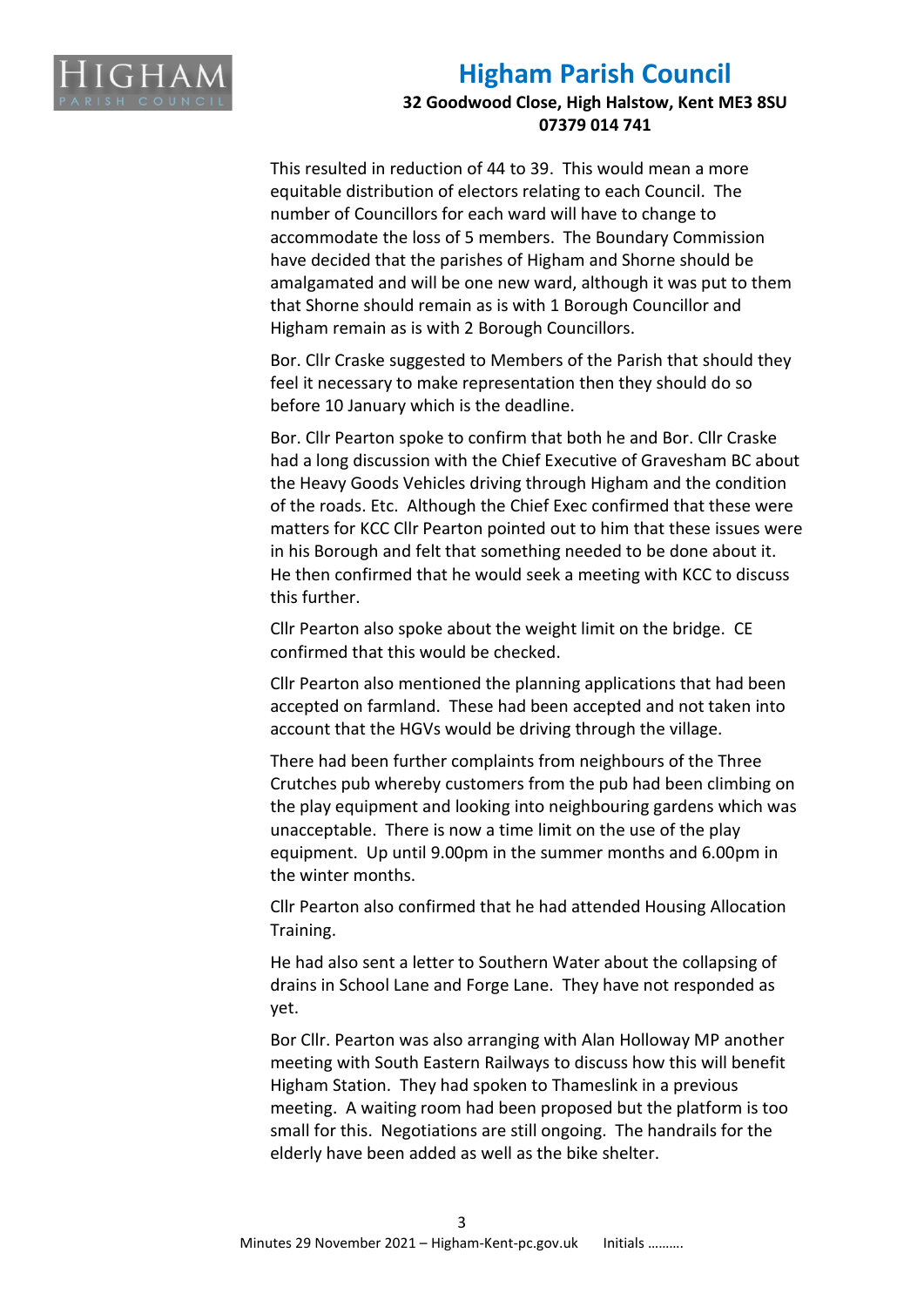

**32 Goodwood Close, High Halstow, Kent ME3 8SU 07379 014 741**

Cllr Martin spoke through the chair to confirm that there is a hard standing which was former track sidings and a former waiting room that used to be on the coast bound platform. Cllr Pearton also confirmed that they were discussing the issue of a lift but this is ongoing. It is difficult for mothers with prams.

## **KCC representative – not in attendance**

**7 68 Planning**

## **Applications**

## **20211358** 6 **Carton Road**

Erection of a detached garage to the front of the property

Cllr Pearton had no objection to this application.

## **20211336 Reynolds Fields, ME3 7LX25**

Demolition of existing single storey garage, erection of a new garage with first floor extension over to form habitable rooms and erection of a single storey rear extension.

Cllr Pearton had no objection to this application

## **20211263 The Olive Tree, Telegraph Hill, ME3 7NW**

Creation of an additional first floor level incorporating dormer windows to front and rear including internal alterations and erection of a front extension.

Cllr Pearton had no objection to this application.

#### **20210904 80 Forge Lane**

Cllr Pearton had no objection to this application

#### **20211098 1 The Larches**

Cllr Pearton had no objection to this application

## **20211236 11 Norah Lane, ME3 7EP**

Roof alterations and insertion of dormer as part of a conversion of existing garage and garden store to form an annexe to be used ancillary to the main dwelling house

Cllr Pearton had concerns on this application and this had been refused.

#### **20211102 41a Forge Lane** has been approved

**20211124** Hayleys of Higham had an application refused but Bor. Cllr Pearton is investigation this.

**20211321** Malt Shovel Cottage Cllr Pearton had no objections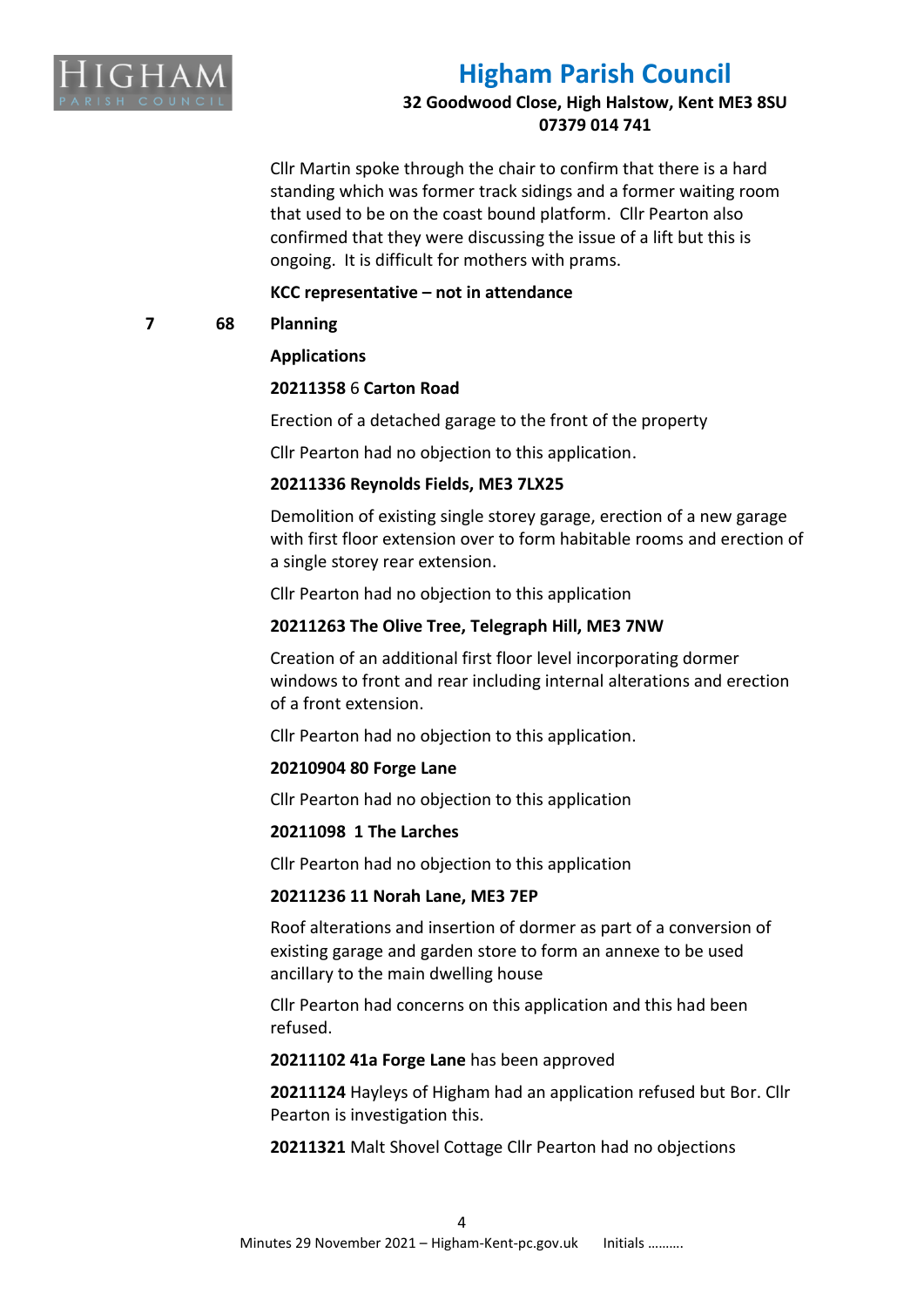

## **32 Goodwood Close, High Halstow, Kent ME3 8SU 07379 014 741**

**20211172** 2 Martins Close Cllr Pearton had objected which has subsequently been refused.

The Members considered what Cllr Pearton had to report on the above applications and voted unanimously to accept those recommendations.

## **Nuralite – Cllr Rivett**

Nothing to report. Cllr Rivett had walked past but nothing much going on.

Cllr Martin requested through the Chair whether there was any information on the S.106 Agreement but the Chair confirmed that there had been no information forthcoming.

## **Street lighting**

At the time of the meeting the Street Lighting Working Group were still waiting to hear from Gravesham/KCC on the time and date of a zoom call to discuss this matter further.

## **Lower Thames Crossing**

Cllr Sparks confirmed that she had not had anything specific with regards to Higham from National Highways (previously Highways England). She had circulated a report on Sharepoint.

## **8 69 Finance**

There was a discussion on the cost of the WCs standing charge.

Members confirmed by voting unanimously that they approved the payments that had been paid by the Clerk.

## **9 70 Highways Working Group**

Cllr Sparks spoke to confirm that she had received information from KCC that a bid for £10,000 could be applied for, for various traffic calming and other items but not for main schemes. The deadline for the application was 13 December 2021.

How do we decide what our priority is?

Having a safe route through the village?

It was agreed that a working group would discuss this and put forward an application.

## *At this point the Chairman declared the meeting closed as the allotted time for the meeting had ended.*

The Chairman thanked the Mayor for attending.

The Mayor thanked the Members for inviting her to the meeting. She was very interested to hear of the extra ramps required for the